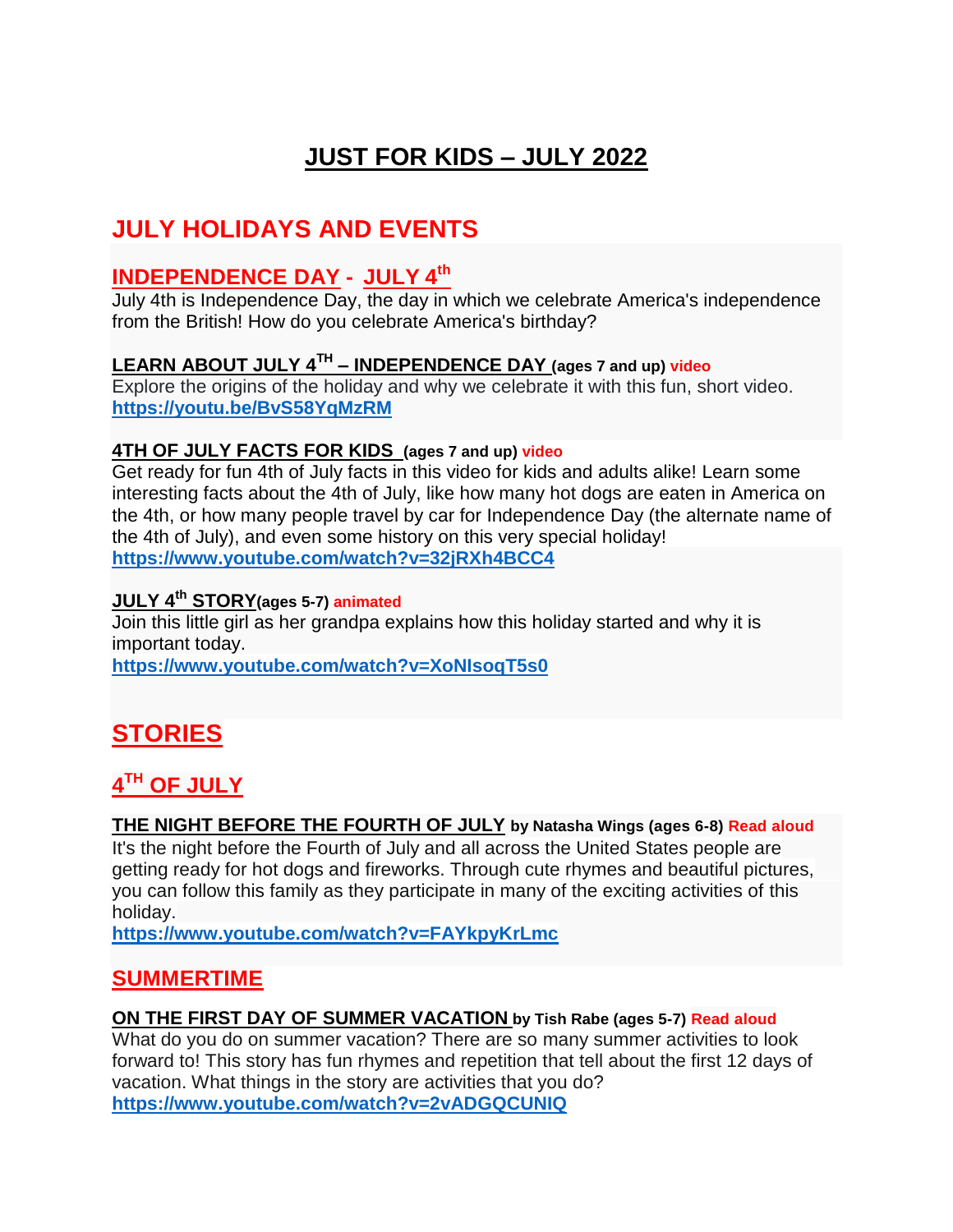#### **FIREFLIES by Julie Brinkloe (ages 5 and up) Read aloud**

Have you ever seen fireflies flickering on and off on a summer night? In this story, a boy catches a jarful of fireflies. At first they make a beautiful light in his room, but then he notices something happening and has to make a difficult decision. **<https://www.youtube.com/watch?v=Sp8oy8GDq1c&t=247s>**

#### **SUMMER! (ages 6-8) Nonfiction Read aloud**

As the weather changes what do you see and feel? This read aloud will show you pictures and tell you about the changes that happen in the weather, plants, animals, and people.

**<https://www.youtube.com/watch?v=613bgZ-oiXw>**

#### **ICE CREAM SUMMER by Peter Sis (ages 7-10) Read aloud**

Joe is writing letters to his letters to his Grandpa about how hard he is studying over the summer. But the pictures give a whole different meaning to his words! Like a game of "I Spy," see if you can see how he puts ice cream into almost every picture. A funny book! **<https://www.youtube.com/watch?v=eF2UaWa3BI0>**

### **MUSIC and MOVEMENT**

#### **AMERICA TO ME sung by Jack Hartman (ages 5-10) Video**

Celebrate our United States of America, as you sing along with Jack about all the things that make this country great and what makes us proud to live in the United States of America. What do you love about America?

**[https://www.youtube.com/watch?v=oex3j\\_9AhGA](https://www.youtube.com/watch?v=oex3j_9AhGA)**

#### **THE FIFTY NIFTY UNITED STATES [\(ages 7 and up\) Video](https://r.search.yahoo.com/_ylt=AwrFQEjbpoti7yUAvST8w8QF;_ylu=c2VjA2NkLWF0dHIEc2xrA3NvdXJjZQR2dGlkAwRydXJsA2h0dHBzOi8vd3d3LnlvdXR1YmUuY29tL3dhdGNoP3Y9Y0UyUkZpYWY3WGM-/RV=2/RE=1653348187/RO=10/RU=https%3a%2f%2fwww.youtube.com%2fwatch%3fv%3dcE2RFiaf7Xc/RK=2/RS=ZNQp1Jt5ZJ.yzXLC58B5g9trZbw-)**

This is a fun song to help you learn the names and location of the states. Children have been singing this song for many years—Ask your parents if they remember singing it! **<https://www.youtube.com/watch?v=Hhe9ogtNdOg>**

#### **NOW TRY IT YOURSELF! (ages 10 and up) Video**

After singing along with the Fifty Nifty song a few times, try this site where you can sing along to the music (Don't worry, the words will still be on the screen) **<https://youtu.be/WXflz64s8y8>**

#### **IF YOU'RE HAPPY AND YOU KNOW IT SING ALONG (ages 5-7) Animated video**

Does summertime make you happy? How can you use your body to move and show it? Sing and move along with this happy video. **<https://www.youtube.com/watch?v=71hqRT9U0wg>**

### **IF YOU'RE HAPPY AND YOU KNOW IT SESAME VERSION (ages 3-5) video**

Sing along and move to *If You're Happy and You Know It!* with Elmo, Rosita, and Abby. It's like Simon Says but with music.

**[https://youtu.](https://youtu/)be/LDP08F3op80**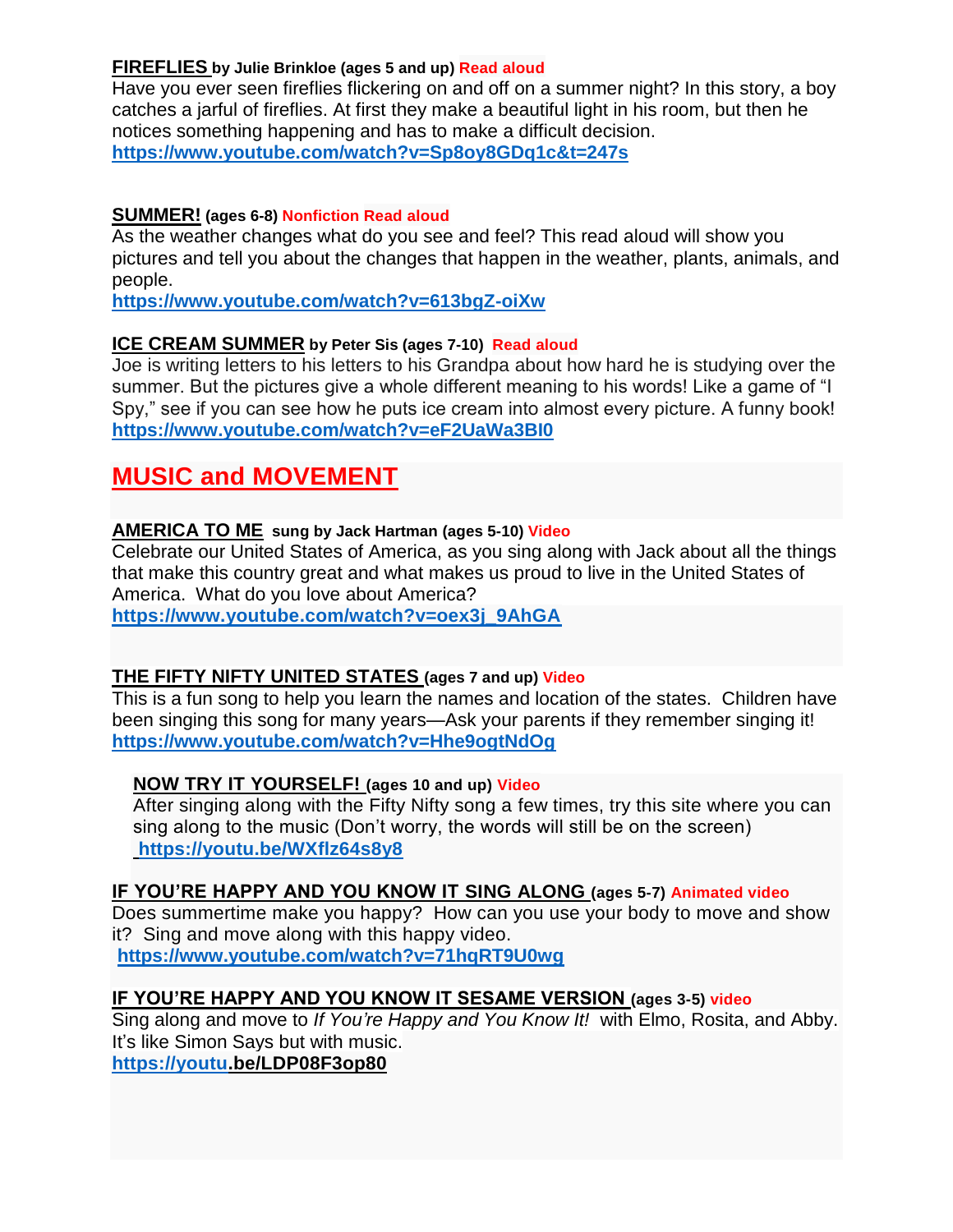# **JULY 4 th CRAFTS AND FOOD**

#### **MAKE A PATRIOTIC PINWHEEL (ages 8 and up)**

*(This craft uses a push pin so not suitable for younger children.)*

Follow these easy instructions to make a stars and stripes pinwheel that can turn in the breeze on the  $4<sup>th</sup>$  of July.

**<https://www.enchantedlearning.com/crafts/pinwheel/>**

#### **STRING OF STARS (ages 6 with help, and up)**

Make a decorative string of stars to celebrate July 4th or any patriotic US holiday. Make it as long as you want – you can decorate an entire room with this patriotic (and simple) craft.

**<https://www.enchantedlearning.com/crafts/stringofstars/>**

### **JULY 4TH PATRIOTIC SNACK MIX (ages 6 and up)**

This easy snack mix is pretty to look at and yummy to eat. You can add in any red, white, and blue treats that you like! **<https://mommyevolution.com/patriotic-snack-mix-recipe/>**

#### **PATRIOTIC FRUIT SPARKLERS (ages 7 and up)**

These fruit sparklers because will remind you of holding firework sparklers during the summer holidays, and they're patriotic with the watermelon stars on top. They are so simple but make a really fun and easy summer treat.

**<https://tastesbetterfromscratch.com/fruit-sparklers/>**

# **JUDAISM**

#### **WHAT IS KOSHER? (7-10)**

*What do you know about kosher? What makes some foods kosher, and what does kosher mean? Eli will help you get the answers here!* **[https://www.chabad.org/kids/article\\_cdo/aid/926235/jewish/What-is-Kosher.htm](https://www.chabad.org/kids/article_cdo/aid/926235/jewish/What-is-Kosher.htm)**

#### **WHAT IS KOSHER AND WHY DO WE PRACTICE IT? (10 to adult)**

Learn why people keep kosher, the basic rules, how to get started, or how to be thoughtful as a guest in a kosher home. **<https://www.youtube.com/watch?v=TYk0KeYhqYQ&t=45s>**

#### **KOSHERMENTARY (ages 10 and up) Video**

Join Rabbi Kadoozy and Jono as they tour a cookie dough factory and a juice factory in this wacky documentary about the production of Kosher food. **[https://www.chabad.org/multimedia/video\\_cdo/aid/297425/jewish/Koshermentary.](https://www.chabad.org/multimedia/video_cdo/aid/297425/jewish/Koshermentary.htm) [htm](https://www.chabad.org/multimedia/video_cdo/aid/297425/jewish/Koshermentary.htm)**

**TZEDAKAH (ages 6-8) Animated video**

*Tzedakah means to give to charity to help the world and those who don't have as much as we do. Watch Gabi and Rafi explain Tzedakah in this episode of Shaboom!*! **<https://www.youtube.com/watch?v=CoT5uk8j8Fk>**